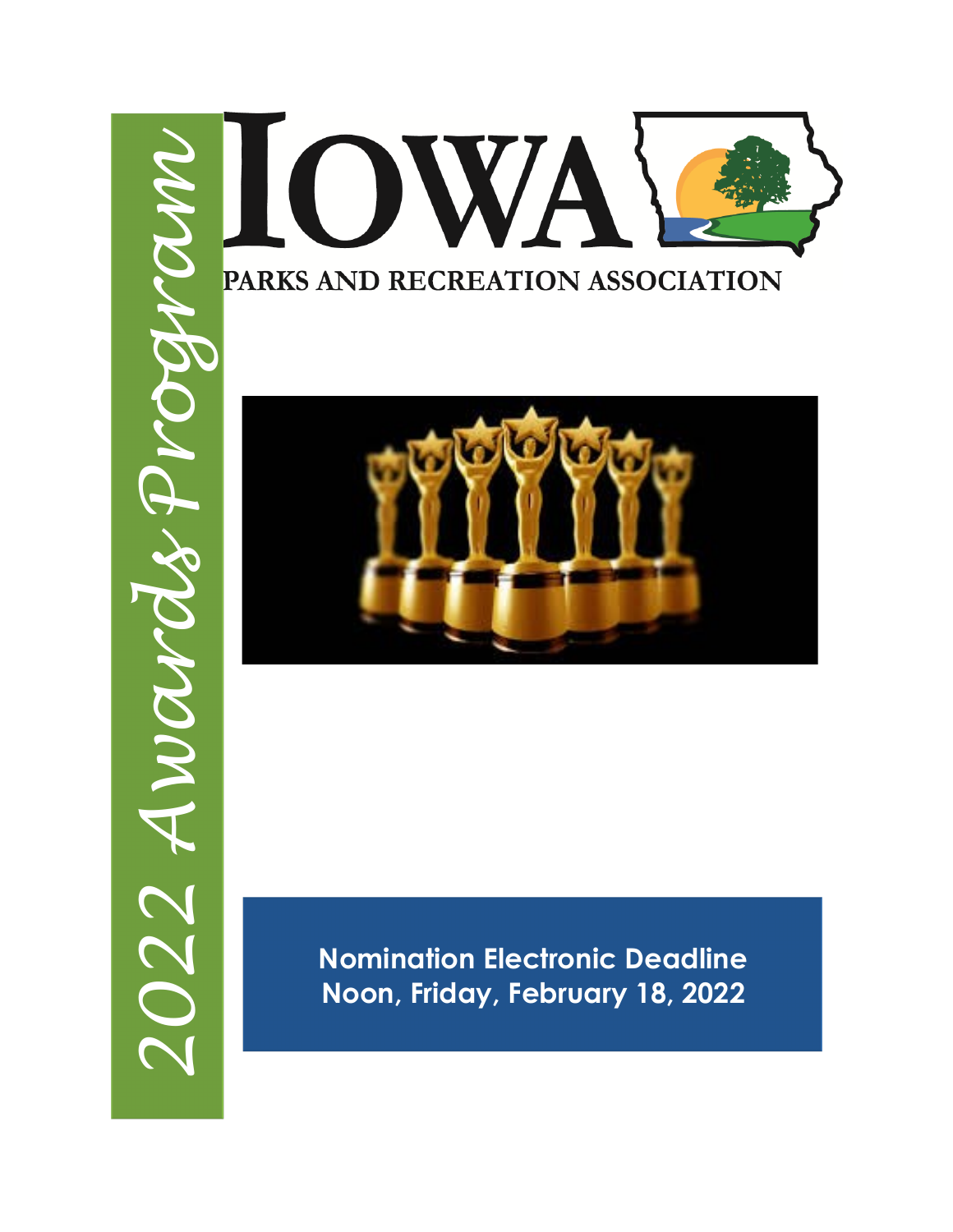# **Nomination Overview**

Special note: Due to in-person 2020 and 2021 Conference being transformed to virtual, 2020 recipients were presented locally or at 2021 Fall Workshop. Thus, there were no 2021 recipients.

Any current IPRA member may nominate candidates for each award. The nominees may be endorsed by other members of IPRA with the exception of Awards Committee members. Awards Committee members may not nominate, endorse, or write letters of support for nominees.

All nominations are to follow the specific criteria listed in this brochure**.** Nomination submissions are due no later than noon, Friday, February 18, 2022 to the Steven Jordison, CEO, steve@iapra.org

The nomination should be typewritten or legibly handwritten and include the appropriate information as stated for each award.

Nominations should include any supporting data, such as letters of support, copies of news releases, etc. Each nomination must include the nomination cover sheet as well as all applicable nomination criteria listed in this brochure. All materials can also be found at www.iapra.org.

Please note that nominees for the T. Ray Frame Park Maintenance, Claude Ahrens Community Service, Business Support, Volunteer Group, Service Club, Part-time Team Member, and Administrative Assistant awards need not be members of IPRA; however, they must be affiliated with a department or staff member that is an IPRA member in good standing.

All nomination submissions are to be submitted by the deadline to the IPRA CEO as one, merged, PDF document. Color digital photos can be attached along with nomination materials. All materials (including up to two digital or scanned photos) must be submitted at the same time.

# **Nomination Criteria**

Please be sure to include items 1-6 under ALL AWARDS and also address pertinent information under the specific awards you are nominating. Electronic submission is required. Materials should be condensed into one PDF document with digital photos attached. **Nominations must be submitted by an Association member in good standing or be submitted by a department which has at least one Association member in good standing.**

## **ALL AWARDS CRITERIA**

- 1. One page statement for reason of nomination (single or double space with minimum font 12 point).
- 2. One page list or bullet point list of professional, volunteer, or community service involvement (single or double space with minimum font 12 point).
- 3. A maximum of two (2) digital photos.
- 4. A maximum of three (3) letters of support with a one page limit per letter.
- 5. All awards are considered to be competitive with one recipient presented in each category.
- 6. Past non-recipients are encouraged to resubmit (update materials as necessary).

Need assistance with completing an application? Contact Steven Jordison, CPPR, CEO at 515-291- 4917 or steve@iapra.org.

\*\* This unique opportunity affords you an avenue to nominate those outstanding individuals or groups with whom you have been associated. \*\*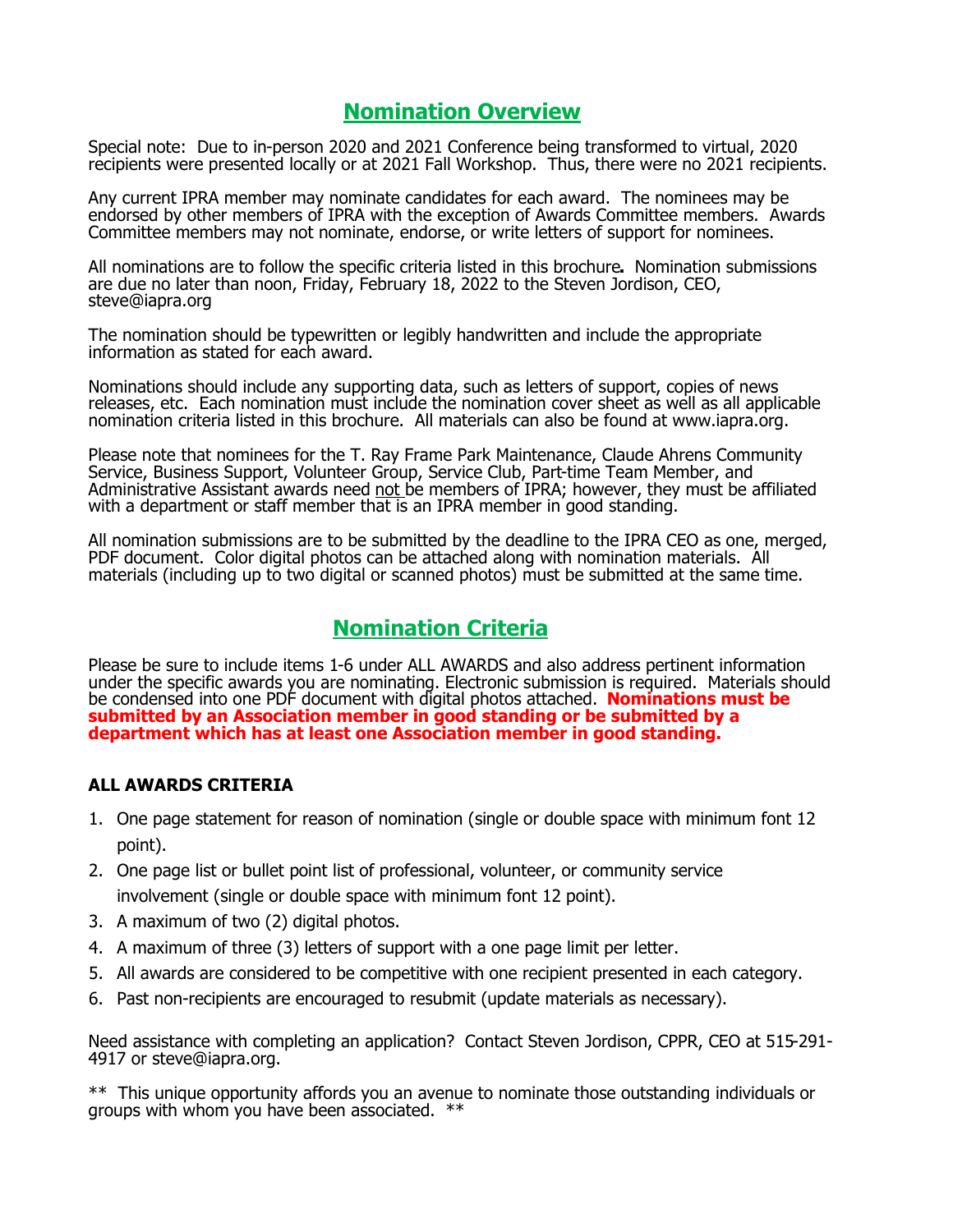

- Membership in other organizations, honors, awards or special accomplishments.
- Community service—professional and volunteer, related and non-related to parks and recreation.
- Contributions and dedication to the parks and recreation field.
- Outstanding personal characteristics: ability to work, direct and train others; ingenuity; versatility within all areas of the field.

#### **T. Ray Frame Park Maintenance** 2020 Recipient — Brad Weuve (Marshalltown)

The T. Ray Frame Park Maintenance award is given to the outstanding maintenance person with a parks and recreation department who has demonstrated a high level of skill in his/her work; goes beyond what would be considered adequate or expected in the<br>position; shows a devotion on and off the job. This is a "blue collar" award designed for an ind supervisor position. The individual may be a full-time, part-time or seasonal employee.

#### Eligibility Requirements:

- IPRA membership not required for recipient.
- Evaluation Criteria:
- Professional work experience and length of service which specifically bear on nominee's qualifications.
- National, state, and local professional parks and recreation organization affiliations.
- Education and/or training.
- Membership in other organizations, honors, awards or special accomplishments.
- Community service—professional and volunteer, related and non-related to parks and recreation.
- Contributions as well as dedication to parks and recreation field.
- Outstanding personal characteristics: ability to work, direct and train others; ingenuity; versatility within all areas of the field.

### **Permanent Part-time Team Member** 2020 Recipient — Nancey Pope (Iowa City)

**RASA BAR** 

**Reserves** 

**THE CONSTRUCTION** 

Permanent part-time or ongoing seasonal employees are an integral asset to local park and recreation agencies. These individuals perform necessary duties in providing top quality programs, special events, and other services which full-time staffers do not have the time or financial wherewithal.

### Eligibility Requirements:

- IPRA membership not required for recipient.
- Evaluation Criteria:
- Must be a permanent part-time employee (less than 30 hours/week on a yearly basis or annual seasonal/program).
- Cannot be a park maintenance employee.
- Demonstrate via nomination a passion and enthusiasm for the profession, agency, and public.
- Demonstrate leadership in providing quality programming and/or services.
- Demonstrate leadership in developing fellow part-time and/or seasonal employees.